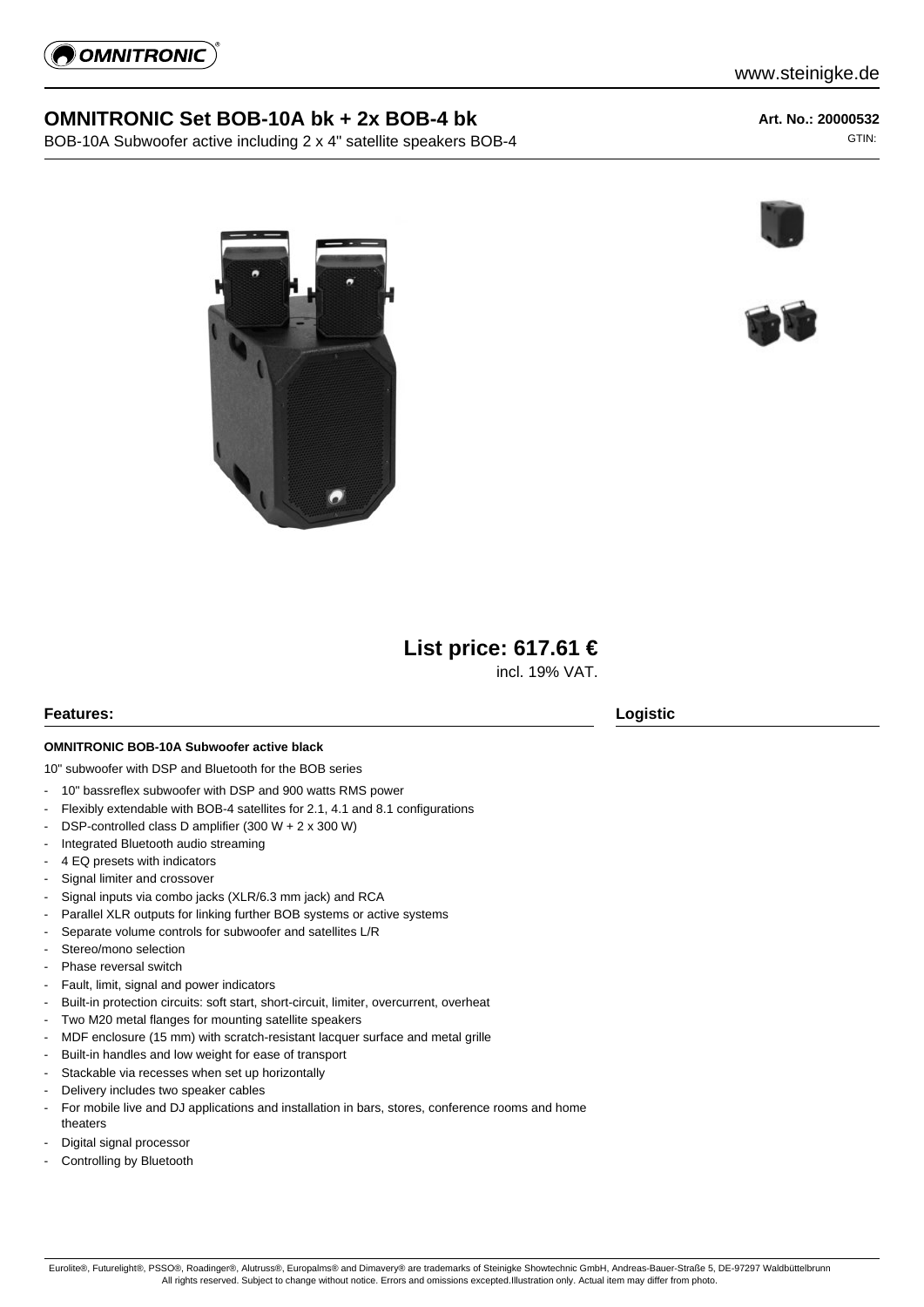#### **OMNITRONIC BOB-4 Top 16 Ohm black 2x**

2 x 4" satellite speakers with bracket for the BOB series

- 16-ohm speaker pair with 4" full-range speaker
- For use with BOB-10A subwoofers for 2.1, 4.1 and 8.1 configurations
- Optional stand adaptor required for stand mounting
- Extension U-bracket and cable available for connecting 2 satellite speakers
- Rated power: 75 W RMS/150 W program
- Connectors: 1 x speaker and screw plug terminal
- Light-weight plastic cabinet with M8 and M10 threaded inserts
- Scratch-resistant lacquer surface and steel grille
- Transport bag for 4 satellites, brackets and cables optional
- With Mounting bracket
- With Mounting bracket

## **Technical specifications:**

| Weight: | 20,30 kg |
|---------|----------|
|         |          |

#### **OMNITRONIC BOB-10A Subwoofer active black**

| Power supply:      | 230 V AC, 50 Hz                                                                                        |
|--------------------|--------------------------------------------------------------------------------------------------------|
| Power consumption: | 1060 W                                                                                                 |
| Power connection:  | Mains input via IEC connector (M) mounting<br>version power supply cord with safety plug<br>(provided) |
| Rated power:       | 1 x 300 W RMS LF; 2 x 300 W RMS HF                                                                     |
| Frequency range:   | 45 - 250 Hz                                                                                            |
| Sensitivity:       | 100 dB                                                                                                 |
| Max. SPL:          | 125 dB                                                                                                 |
| DSP:               | Digital signal processor                                                                               |
| Control:           | Bluetooth                                                                                              |
| Attachment system: | M <sub>20</sub> thread                                                                                 |
| Circuitry:         | Class D                                                                                                |
| Connections:       | Input: line via 2 x 3-pin XLR/6.35mm jack (F)<br>combination socket (mounting version)                 |
|                    | Output: speakers via 2 x speaker built-in socket<br>(F)                                                |
|                    | Output: line via 2 x 3-pin XLR                                                                         |
| Input channels:    | 1 x stereo via Combination socket or RCA or<br>Bluetooth, channel control via Rotary dial              |
| Speakers:          | $1 x$ woofer (10") approx. 25 cm                                                                       |
|                    | Voice coil lows (2") approx. 5 cm                                                                      |
| Type of speaker:   | Subwoofer                                                                                              |
| Type:              | Vented                                                                                                 |
| Material:          | MDF (Medium-density fibreboard)                                                                        |
| Color:             | <b>Black</b>                                                                                           |
| Dimensions:        | Width: 30 cm                                                                                           |
|                    | Depth: 47 cm                                                                                           |

Eurolite®, Futurelight®, PSSO®, Roadinger®, Alutruss®, Europalms® and Dimavery® are trademarks of Steinigke Showtechnic GmbH, Andreas-Bauer-Straße 5, DE-97297 Waldbüttelbrunn All rights reserved. Subject to change without notice. Errors and omissions excepted.Illustration only. Actual item may differ from photo.